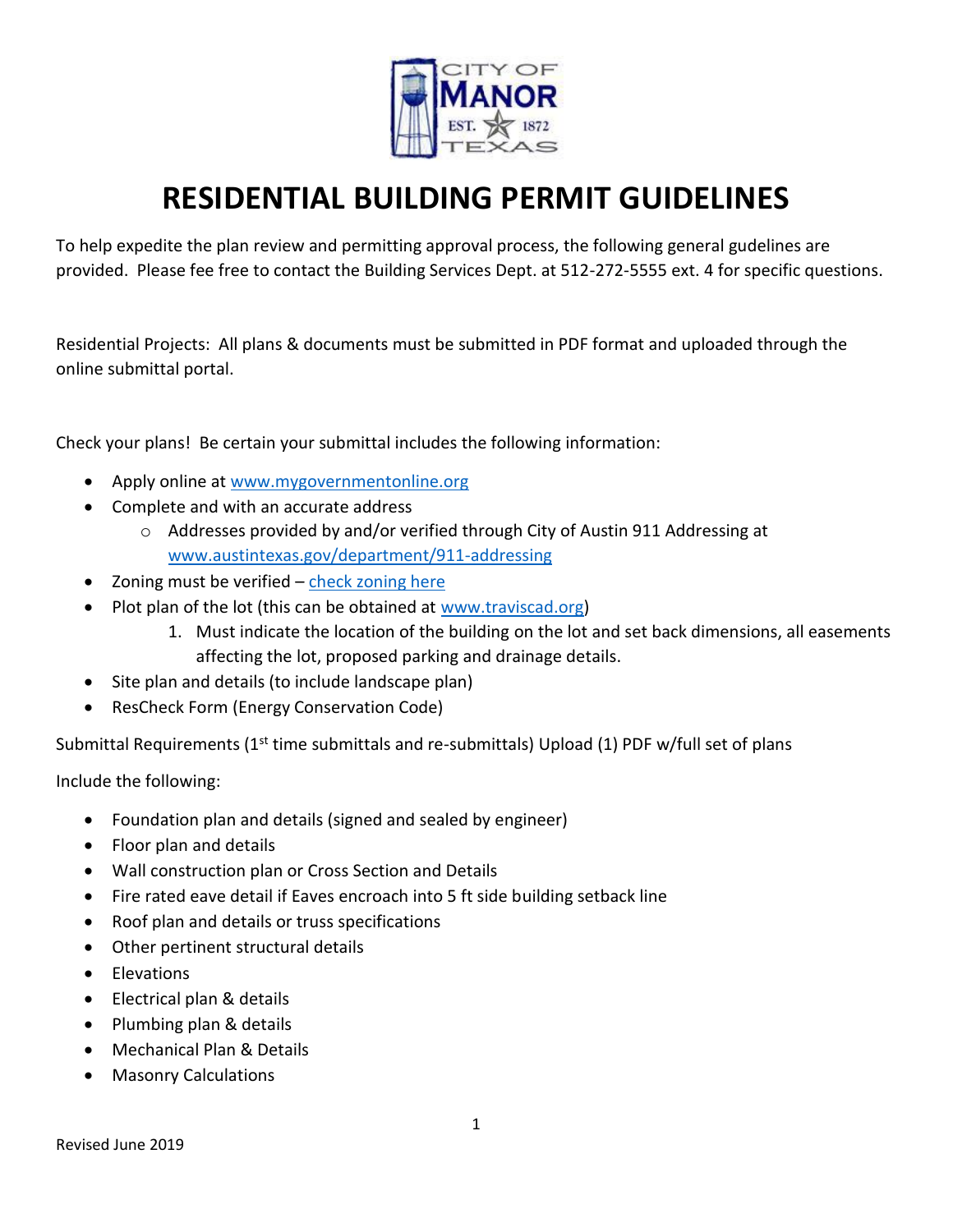Depending upon the project, additional data may be required (details, computations, stress diagrams, soil analysis, handicap requirements, engineer/architect/surveyor seals, electrical riser/diagrams/calculation/analysis, etc.)

## **TYPES OF BUILDINGS THAT REQUIRE A PROFESSIONAL ENGINEER'S STAMP**

- Buildings over 5,000 sq ft or with clear span greater than 24 feet.
- Other than standard construction.
- All foundations

*\*\* FLOOD ZONE – Must comply with City and Federal Regulation, if applicable\*\**

#### **RESIDENTIAL – ELECTRICAL SUBMITTAL OUTLINE**

The following minimum requirements shall be included in the documents when submitted to the City of Manor for Plan Review:

- Electrical Service Load Analysis per adopted National Electrical Code.
- Plans shall clearly indicate the location of Electrical Distribution Equipment.
- Power, Lighting, and Equipment Layout.
- Locate GFCI receptacles.
- Electrical Notes on plans to substantiate items.
- Locate smoke detectors.
- All documentation shall be submitted as an integral part of the plans. All additional and revised documentation shall be submitted as an integral part of the plans and must also show Engineer's Stamp, must be submitted on the same size and type of material as the original plans. (No papers to be stapled, taped glued, clipped, etc…, to the plans as documentation.)

#### **RESIDENTIAL – PLUMBING SUBMITTAL OUTLINE**

The following minimum requirements shall be included in the documents when submitted to the City of Manor for Plan Review:

- Show Plumbing Layout
- Water Meter Size and Water Service Line Size
- Water Heater Size and Type (gas/electric)
- Type of materials to be used.

#### **RESIDENTIAL – MECHANICAL SUBMITTAL OUTLINE**

The following minimum requirements shall be included in the documents when submitted to the City of Manor for Plan Review:

• HVAC locations